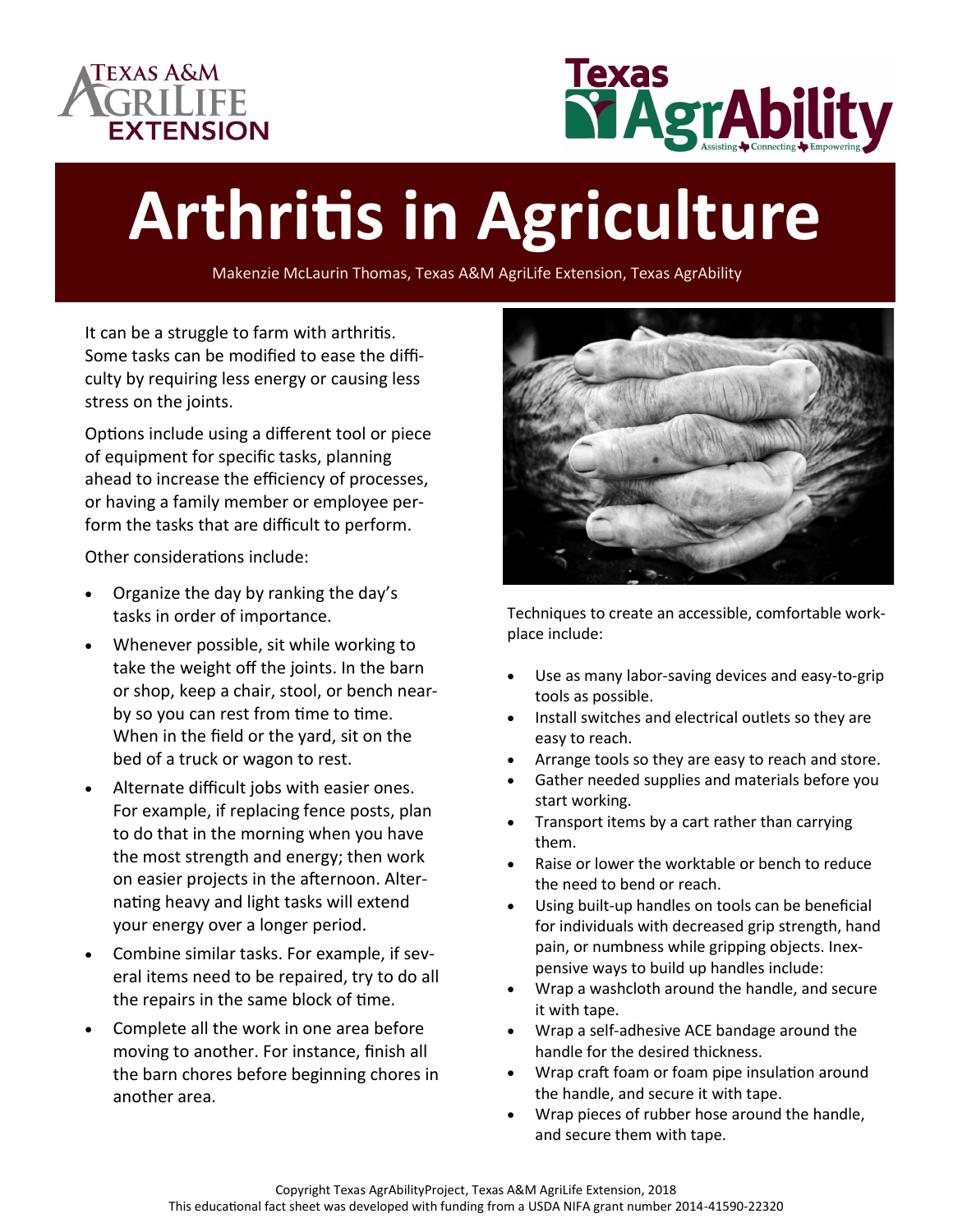## **Farming Made Easier**

One problem faced by people with arthritis is difficulty gripping small objects. A simple key extension, made by bolting a strip of PVC to the key, makes the key easier to grip and operate.



## **ProHandle**

The ProHandle is an ergonomically designed auxiliary handle that is "added on" to any stick tool such as a shovel, rake, or mop. The design encourages one to work with a more erect, less stressful posture, reducing strain and injury to lower back muscles and joints.



### **Simply Dump It Pivoting Wheelbarrow Handle**

This wheelbarrow's revolutionary pivot-point design allows a well-controlled operation and helps to prevent the user from losing control of the wheelbarrow.

### It helps to reduce weightloading and rotation in the wrists and reduces torque in the elbows and lower back.





## **Key Extension Easi Grip Garden Tools**

Workers with one arm or arthritis can securely grip and control their Easi Grip Garden Tools without bending the wrist. After a stroke, amputation, arthritis or other arm limitation it is nearly impossible to use standard garden hand tools. Garden trowels, hoes and most other small tools have straight handles forcing the wrist to twist forward while gripping the tool. When the wrist is twisted forward in this way, the grip strength of a hand is reduced by approximately 50%.

Hand tools are difficult to use with impaired grip strength or limited range of motion. The Easi Grip Garden Tools solve these problems because they allow the worker to grip the handle without twisting the wrist, providing maximum grip strength. The arm cuff connects to the forearm to provide control of the tool similar to using two hands.



Photo Credit: Easi Grip Garden Tools

**Additional assistive technology resources can be found at: http://www.agrability.org/toolbox/**

Copyright Texas AgrAbilityProject, Texas A&M AgriLife Extension, 2018 This educational fact sheet was developed with funding from a USDA NIFA grant number 2014-41590-22320